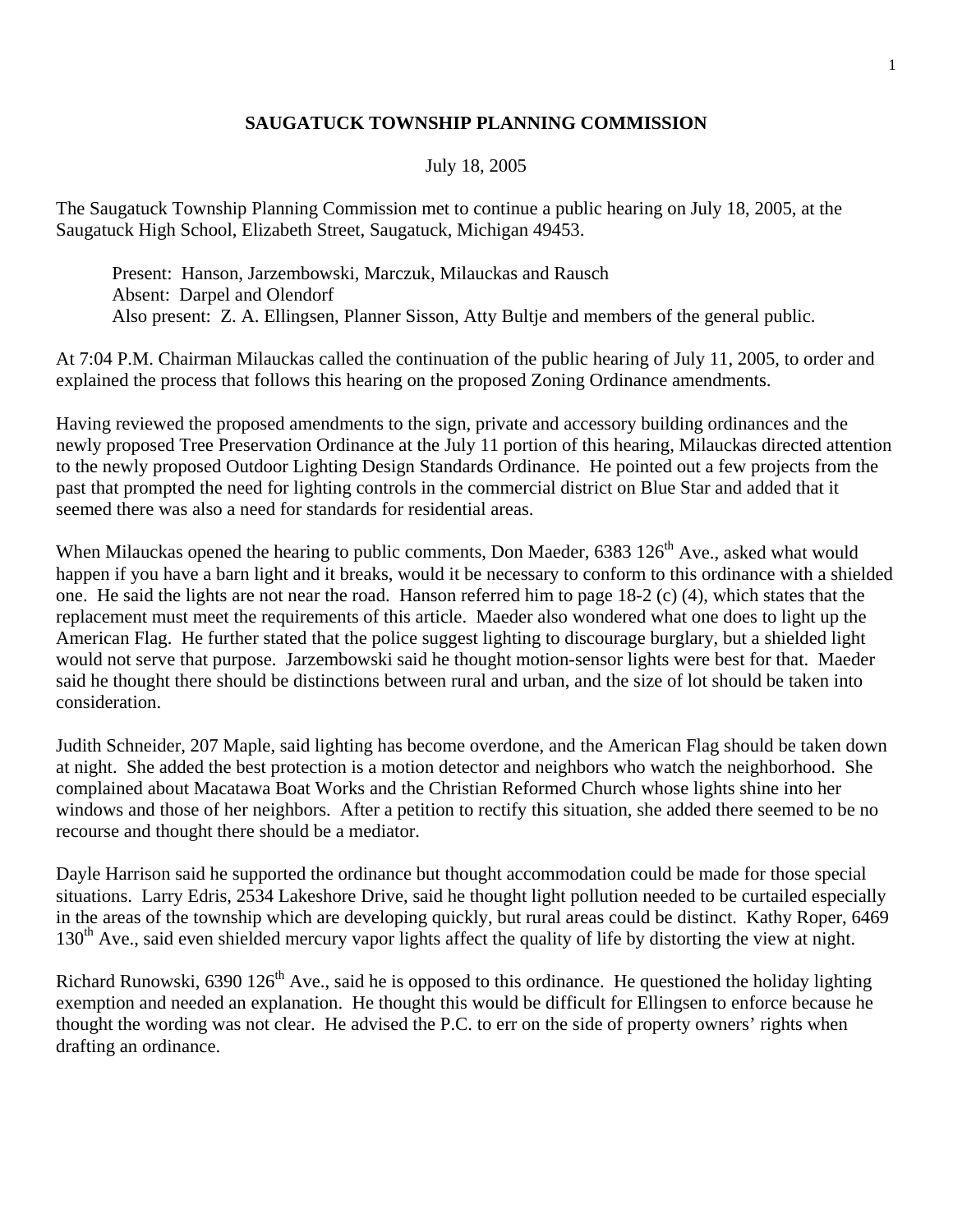Bultje advised that Sec. 40-1013 might apply to the barn light that breaks: repairs could be made within its natural life. He added that outside governmental agencies owning buildings within the township should be required to conform to the ordinance as well as anyone else [page 18-2 (c) (7)]. Sisson thought the blanket exception for sports fields was a little broad. Jarzembowski said the problem is we have not seen good examples of effective down-lighting.

Milauckas displayed the maps showing the new R-4 Lake Shore Open Space zoning district in the northernmost part of the township, which encompasses the Dennison property and areas that were R-1, R-2, R-3 and R-3B. The Critical Sand Dune Area is within this district. The object was to decrease density in case development should occur. He stated that it was possible to cut down the expanse of the district from what is proposed.

Kay Smalley, 3423 1/2 Park Street, said she is at the bend of the old harbor with 2 acres, currently zoned R-2 to be changed to R-4, and she is pleased at the attempt to control development in the Critical Dune. However, she thought it would be difficult for her if she wanted to add onto her house because of the setback requirement of 25 feet. She suggested reconsidering rezoning that small area or making some exceptions for the two parcels which will be nonconforming. Norm Deam, right next door to her, said both parcels are less than 5 acres. He explained that those parcels and the OxBow property were the only ones besides the Dennison property in the new R-4 district. Atty Bultje said any use in this district has to be a PUD, so everything existing now would be a nonconforming use, and if it's less than 5 acres, it is a nonconforming parcel. He added, "If a property owner wants to add onto the house, we wouldn't want the owner to go through the PUD process." Sisson said singlefamily residences could be listed as fully compliant as of a certain date. If the affected parcels are left out of the new zone, it might appear to be spot-zoning. Sisson added that the other issue was the hard-surfaced road requirement, which was already in the R-3 Critical Sand Dune ordinance.

Norm Deam thought the statement of purpose of the R-4 Lake Shore Open Space District Ordinance had conflicting ideas: permitting residential development and preserving the shoreline as natural space. He said if Dennison's property becomes the preservation area and OxBow is in a category by itself because of its taxexempt status, this leaves only his and Smalley's property to abide by the regulations in R-4. He suggested rewarding those who do not subdivide their property and creating a moratorium until this amendment process is completed. He thought the P.C. had kept it "family friendly" with the guest house provision, not to be rented. He wanted to change "parks and public recreation areas" page 19-2 (c) to "natural areas." He suggested the way to disallow small parcels is to require that those less than 5 acres already in existence remain as they are, and require the 5 acre minimum in subdividing 15 acres or more. He further stated that there are no paved roads now and he didn't think there should be, and easements didn't need to be 66 feet , or even 33 feet wide in this natural area. After Milauckas explained that one detached garage and one accessory building were permitted per lot, Deam said he thought it was unclear how many guest houses or accessory buildings you could have. Finally, he said he had a problem with the number, size and location of guest houses, and he didn't think Sec. 40-347 was appropriate for R-4. Sisson explained that the 10% maximum on accessory buildings per parcel in R-4 made sense when considering the development would be by PUD with clustering to perhaps 20,000 s.f. per lot. Larry Edris said lots of less than 1/2 acre are being created in the southern portion of Lakeshore Drive which will eliminate the rural character. Dayle Harrison said parts of the R-4 which need protection should be singled out so no development occurs there. He thought they were getting carried away with guest houses and encouraged the township to make it possible to buy property from those who did not want to develop. Judith Schneider seconded the idea of no paved streets and thought if there were more than one guest house allowed bigger than 800 s.f.., it would be just like subdividing. Smalley said she thought it seemed like the P.C. was encouraging more density with PUD's, and Bultje explained the clustering of home sites and requirement of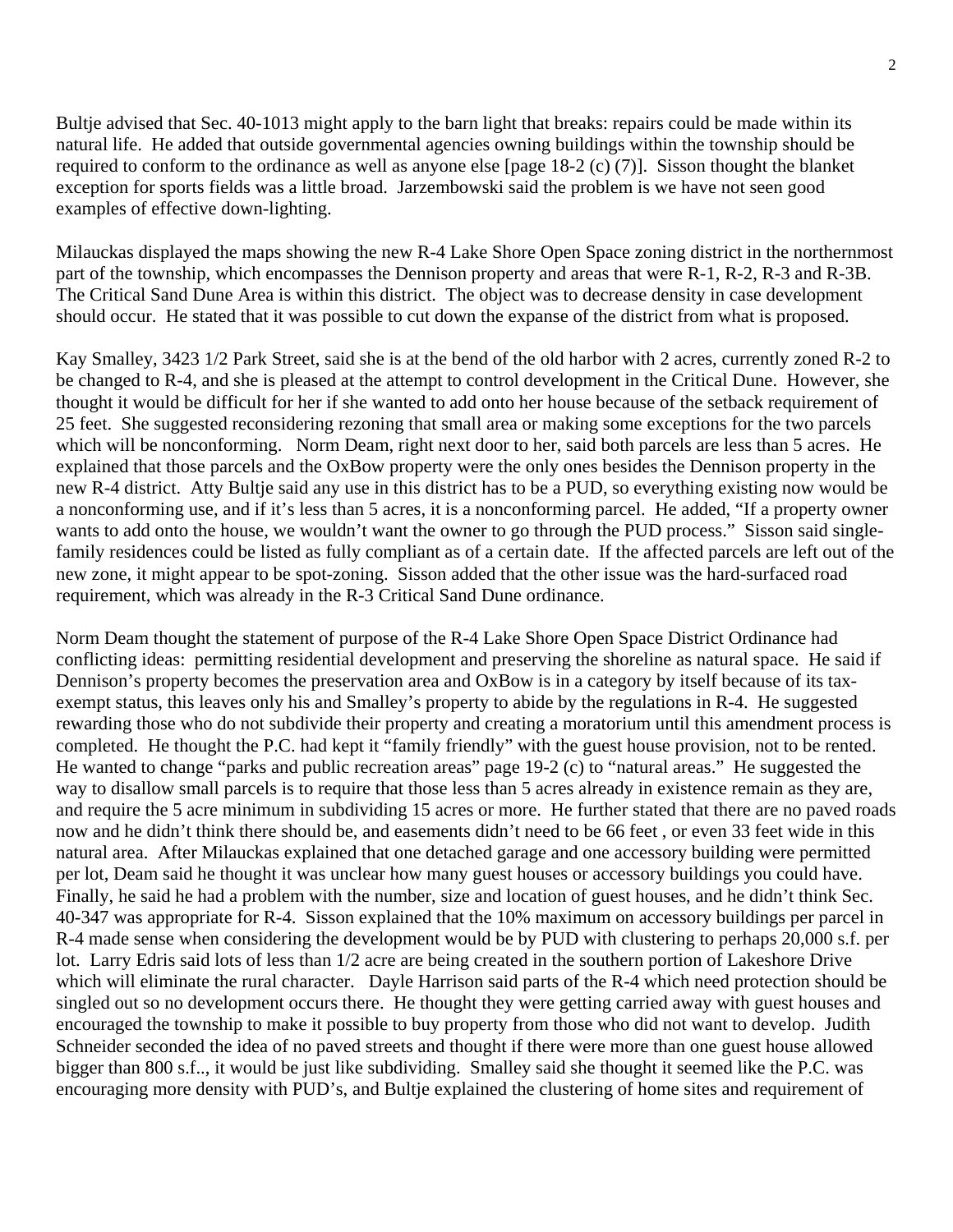open space to preserve natural areas. Sisson added that with the Land Division Act, 20 or more 5-acre parcels could be created out of the 460 acres, which would make quite an impact with the roads necessary to reach them. Milauckas verified that it would not be necessary to include the rural open space bonuses for clustering in this ordinance, just keep the 5-acre size lots.

Phil Miller, 966 Holland, said he has been involved in fund-raising to purchase Dennison South, which would be for natural preservation, asked for clarification on Critical Sand Dune Area and suggested using the state's description rather than the township's. He further asked about limitations on marinas in the R-4, and he thought accommodations should be made for Deam and Smalley properties.

Jim Schmiechen, 325 Water, Douglas, pointed out that the northern portion of R-4 contained Singapore and any development there might destroy the best known buried village in Michigan. The historic registry would be lost. Rausch asked for a map to show the specific location.

Milauckas directed attention to the Building Design Ordinance, which is the attempt to require buildings in commercial and industrial zones to conform to a standard. Bultje described a system set up in Grand Haven Township whereby a developer could appeal to an authority outside the ZBA when he could not meet the architectural standards set up by the Planning Commission. In Grand Haven Township that authority is the Township Board. Sisson said other townships have set up boards of builders, architects, or others named as the appeals board.

Schneider wondered how this ordinance would be enforced but thought it was a good idea since she did not want more strip malls like the one next door to the township hall. Dottie Lyon, 2979 Lakeshore Drive, referred to the Blue Star Commercial study and rezoning and wondered how to insure that businesses along Blue Star maintained the landscaping which they are required to put in. Pat Denner, 3455 Clearbrook Drive, told how she wanted to move to this community and how she feared the things she ran away from were following her, such as the strip mall.

Ken Carls, 325 Water St., Douglas, read a letter of appreciation to the P.C. for these ordinance amendments in which he urged the preservation of the historic rural character of the area and suggested that the landscape belongs to all who drive down the roads. Because he realized the difficulty of enforcement, he proposed writing into the ordinance the intent to encourage cooperation between business and the township to result in a better building product. Jarzembowski suggested developing this letter further.

Runowski seemed to say that aesthetically pleasing meant different things to different people and advised the P.C. to take a broader approach to building restrictions.

Milauckas explained that Section 28 is an amendment to Sec. 40-812 requiring notification of neighboring property owners adjacent to property undergoing site plan review in C-1, C-2, C-3 and I-1 districts so their concerns may be heard. Schneider said a 300-foot radius is not big enough for notification because the bright lights in her neighborhood are more than 300 feet from her house. She suggested an agenda be published in the newspaper each month. Ellingsen said there is an exact location described in the legal notices, not an address. Bultje said there is no statutory requirement to notify anyone, except for PUD's, rezonings, and SAU's. Milauckas pointed out that people in the city and village are notified when something is happening in the township within 300 feet of them, but this is not reciprocated.